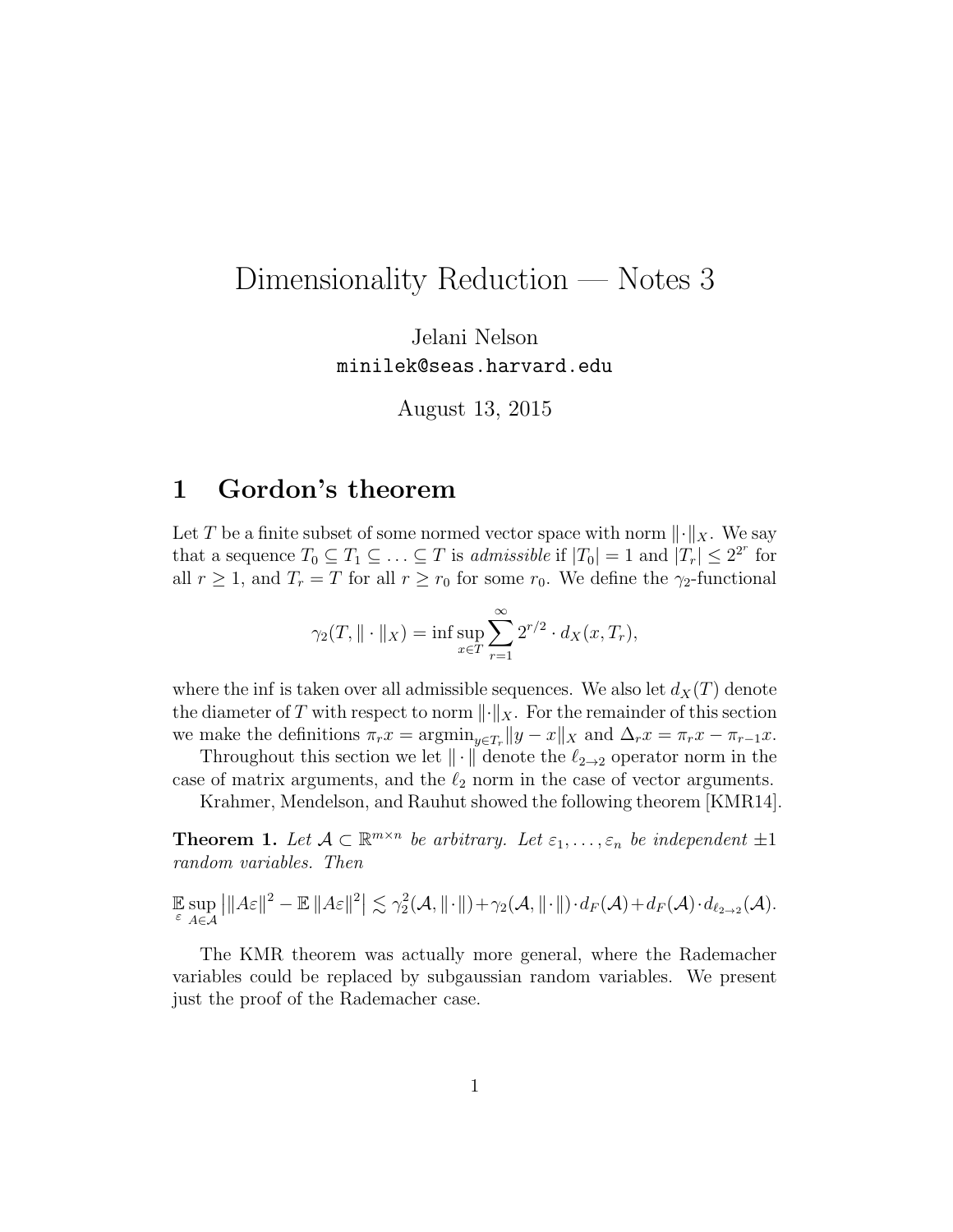*Proof.* Without loss of generality we can assume  $A$  is finite (else apply the theorem to a sufficiently fine net, i.e. fine in  $\ell_2 \to \ell_2$  operator norm). Define

$$
E = \mathop{\mathbb{E}}_{\varepsilon} \sup_{A \in \mathcal{A}} \left| \|A\varepsilon\|^2 - \mathop{\mathbb{E}}_{\varepsilon} \|A\varepsilon\|^2 \right|
$$

and let  $A^i$  denote the *i*th column of  $A$ . Then by decoupling

$$
E = \mathbb{E} \sup_{\varepsilon} \left| \sum_{i \neq j} \varepsilon_i \varepsilon_j \left\langle A^i, A^j \right\rangle \right|
$$
  
 
$$
\leq 4 \cdot \mathbb{E} \sup_{\varepsilon, \varepsilon' \in A} \left| \sum_{i,j} \varepsilon_i \varepsilon'_j \left\langle A^i, A^j \right\rangle \right|
$$
  
=  $4 \cdot \mathbb{E} \sup_{\varepsilon, \varepsilon' \in A \in A} |\langle A\varepsilon, A\varepsilon' \rangle|.$ 

Let  ${T_r}_{r=0}^{\infty}$  be admissible for A. Direct computation shows

$$
\langle A\varepsilon, A\varepsilon'\rangle = \langle (\pi_0 A)\varepsilon, (\pi_0 A)\varepsilon'\rangle + \sum_{r=1}^{\infty} \underbrace{\langle (\Delta_r A)\varepsilon, (\pi_{r-1} A)\varepsilon'\rangle}_{X_r(A)} + \sum_{r=1}^{\infty} \underbrace{\langle (\pi_r A)\varepsilon, (\Delta_r A)\varepsilon'\rangle}_{Y_r(A)}.
$$

We have  $T_0 = \{A_0\}$  for some  $A_0 \in \mathcal{A}$ . Thus  $\mathbb{E}_{\varepsilon, \varepsilon'} |\langle (\pi_0 A)\varepsilon, (\pi_0 A)\varepsilon' \rangle|$  equals

$$
\mathop{\mathbb{E}}_{\varepsilon,\varepsilon'}|\varepsilon^*A_0^*A_0\varepsilon'| \le \left(\mathop{\mathbb{E}}_{\varepsilon,\varepsilon'}(\varepsilon^*A_0^*A_0\varepsilon')^2\right)^{1/2} = \|A_0^*A_0\|_F \le \|A_0\|_F \|A_0\| \le d_F(\mathcal{A}) \cdot d_{\ell_{2\to 2}}(\mathcal{A}).
$$

Thus,

$$
\mathbb{E} \sup_{\varepsilon,\varepsilon'} |\langle A\varepsilon, A\varepsilon'\rangle| \leq d_F(\mathcal{A}) \cdot d_{\ell_{2\to 2}}(\mathcal{A}) + \mathbb{E} \sup_{\varepsilon,\varepsilon'} \sum_{A\in\mathcal{A}}^{\infty} |X_r(A)| + \mathbb{E} \sup_{\varepsilon,\varepsilon'} \sum_{A\in\mathcal{A}}^{\infty} |Y_r(A)|.
$$

We focus on the second summand; handling the third summand is similar. Note  $X_r(A) = \langle (\Delta_r A)\varepsilon, (\pi_{r-1}A)\varepsilon' \rangle = \langle \varepsilon, (\Delta_r A)^*(\pi_{r-1}A)\varepsilon' \rangle$ . Thus

$$
\mathbb{P}(|X_r(A)| > t2^{r/2} \cdot \|(\Delta_r A)^*(\pi_{r-1} A)\varepsilon'\|) \lesssim e^{-t^2 2^r/2}
$$
 (Khintchine).

Let  $\mathcal{E}(A)$  be the event that for all  $r \geq 1$  simultaneously,  $|X_r(A)| \leq t2^{r/2}$ .  $\|\Delta_r A\| \cdot \sup_{A \in \mathcal{A}} \|A\varepsilon'\|$ . Then

$$
\mathbb{P}(\exists A \in \mathcal{A} \ s.t. \ \neg \mathcal{E}(A)) \lesssim \sum_{r=1}^{\infty} |T_r| \cdot |T_{r-1}| \cdot e^{-t^2 2^r/2}
$$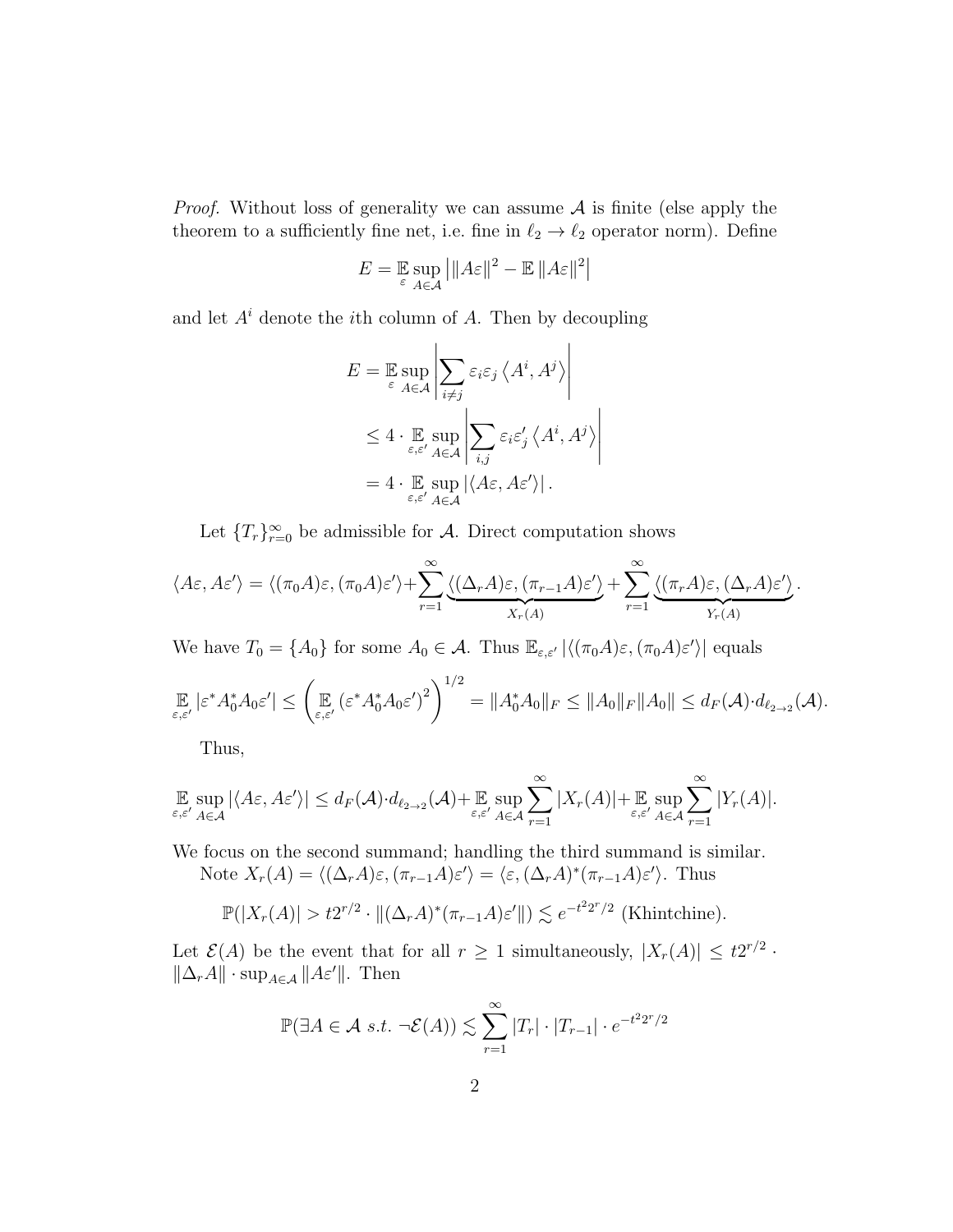$$
\leq \sum_{r=1}^{\infty} 2^{2^{r+1}} \cdot e^{-t^2 2^r/2}.
$$

Therefore

$$
\mathop{\mathbb{E}}_{\varepsilon,\varepsilon'}\sup_{A\in\mathcal{A}}\sum_{r=1}^{\infty}|X_r(A)|=\mathop{\mathbb{E}}_{\varepsilon'}\int_0^{\infty}\mathop{\mathbb{P}}_{\varepsilon}\left(\sup_{A\in\mathcal{A}}\sum_{r=1}^{\infty}|X_r(A)|>t\right)dt,
$$

which by a change of variables is equal to

$$
\mathbb{E}\left(\sup_{\epsilon}||A\epsilon'|| \cdot \left(\sup_{A\in\mathcal{A}}\sum_{r=1}^{\infty} 2^{r/2} ||\Delta_r A||\right)\right)
$$
\n
$$
\times \cdot \int_{0}^{\infty} \mathbb{P}\left(\sup_{A\in\mathcal{A}}\sum_{r=1}^{\infty} |X_r(A)| > t \sup_{A\in\mathcal{A}} 2^{r/2} \cdot ||\Delta_r A|| \cdot \sup_{A\in\mathcal{A}} ||A\epsilon'||\right) dt\right)
$$
\n
$$
\leq \left(\mathbb{E}\sup_{\epsilon'}||A\epsilon'||\right) \cdot \left(\sup_{A\in\mathcal{A}}\sum_{r=1}^{\infty} 2^{r/2} ||\Delta_r A||\right) \cdot \left[3 + \sum_{r=1}^{\infty} \int_{3}^{\infty} 2^{2^{r+1}} e^{-t^2 2^r/2} dt\right]
$$
\n
$$
\lesssim \left(\mathbb{E}\sup_{\epsilon'}||A\epsilon'||\right) \cdot \sup_{A\in\mathcal{A}}\sum_{r=1}^{\infty} 2^{r/2} ||\Delta_r A||
$$
\n
$$
\lesssim \left(\mathbb{E}\sup_{\epsilon' A\in\mathcal{A}} ||A\epsilon'||\right) \cdot \sup_{A\in\mathcal{A}}\sum_{r=1}^{\infty} 2^{r/2} \cdot d_{2\to 2}(A, T_r),
$$

since  $\|\Delta_r A\| \leq d_{2\to 2}(A, T_{r-1})+d_{2\to 2}(A, T_r)$  via the triangle inequality. Choosing admissible  $T_0 \subseteq T_1 \subseteq \ldots \subseteq T$  to minimize the above expression,

$$
E \lesssim d_F(\mathcal{A}) \cdot d_{\ell_{2\to 2}}(\mathcal{A}) + \gamma_2(\mathcal{A}, \|\cdot\|) \cdot \mathbb{E} \sup_{\varepsilon' \ A \in \mathcal{A}} \|A\varepsilon'\|.
$$

Now observe

$$
\mathbb{E}_{\varepsilon'}\left(\sup_{A\in\mathcal{A}}\|A\varepsilon'\|\right) \leq \left(\mathbb{E}_{\varepsilon'}\sup_{A\in\mathcal{A}}\|A\varepsilon'\|^2\right)^{1/2} \n\leq \left(\mathbb{E}_{\varepsilon'}\left(\sup_{A\in\mathcal{A}}\left|\|A\varepsilon'\|^2 - \mathbb{E}_{\varepsilon'}\|A\varepsilon'\|^2\right| + \mathbb{E}_{\varepsilon'}\|A\varepsilon'\|^2\right)\right)^{1/2} \n= \left(\mathbb{E}_{\varepsilon'}\sup_{A\in\mathcal{A}}\left(\left|\|A\varepsilon'\|^2 - \mathbb{E}_{\varepsilon'}\|A\varepsilon'\|^2\right| + \|A\|_{F}^2\right)\right)^{1/2}
$$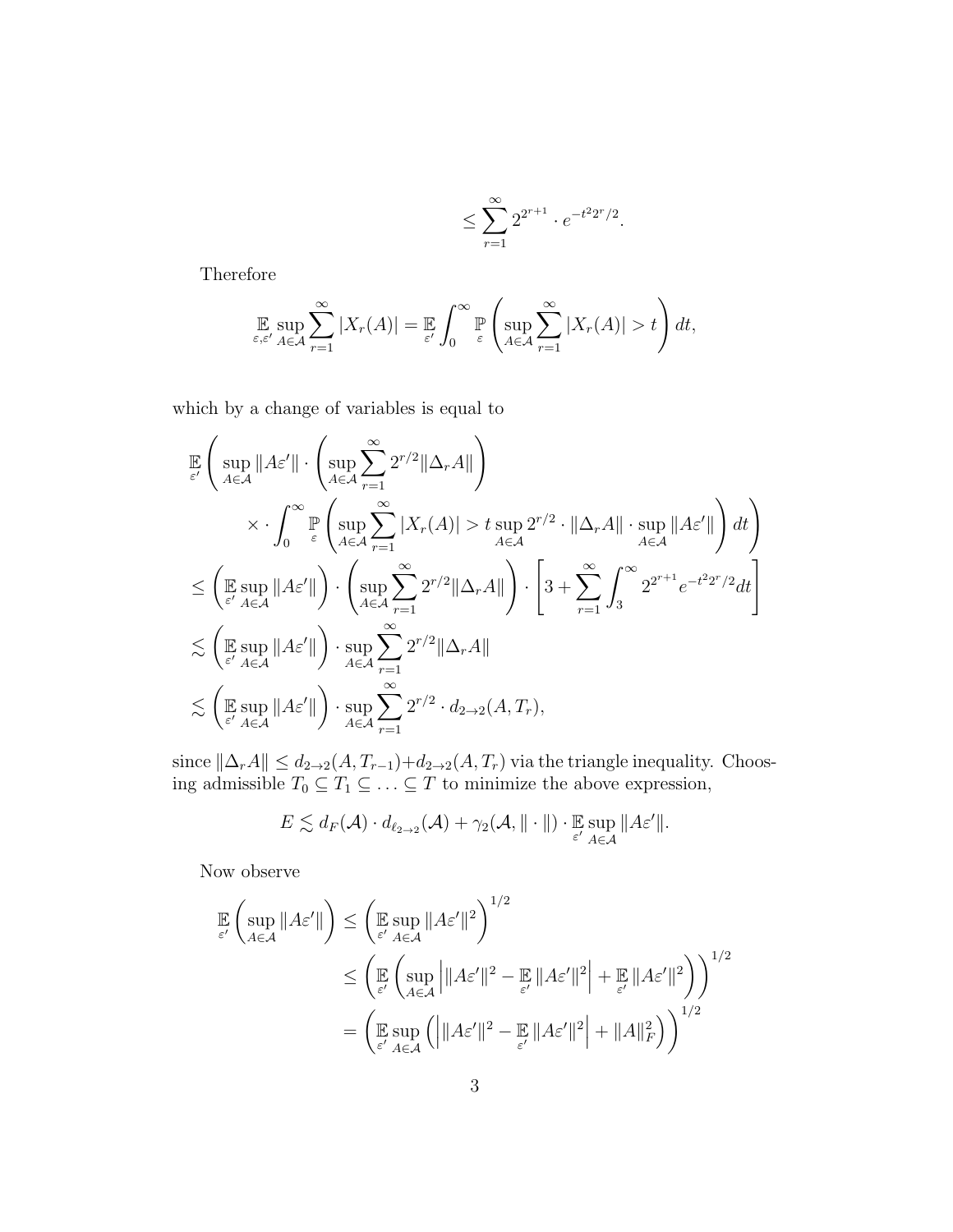$$
\leq \sqrt{E} + d_F(\mathcal{A})
$$

Thus in summary,

$$
E \lesssim d_F(\mathcal{A}) \cdot d_{\ell_{2\to 2}}(\mathcal{A}) + \gamma_2(\mathcal{A}, \|\cdot\|) \cdot (\sqrt{E} + d_F(\mathcal{A})).
$$

This implies  $E$  is at most the square of the larger root of the associated quadratic equation, which gives the theorem.  $\Box$ 

Using the KMR theorem, we can recover Gordon's theorem [Gor88] (also see [KM05, MPTJ07, Dir14]). We again only discuss the Rademacher case. Note that in metric JL, we wish for the set of vectors  $X$  that

$$
\forall x, y \in X, \ ||\|\Pi(x-y)\|_2^2 - \|x-y\|_2^2 \||<\varepsilon \|x-y\|_2^2.
$$

If we define

$$
T = \left\{ \frac{x - y}{\|x - y\|_2} : x, y \in X \right\},\
$$

then it is equivalent to have

$$
\sup_{x \in T} \left| \|\Pi x\|_2^2 - 1 \right| < \varepsilon.
$$

Since Π is random, we will demand that this holds in expectation

$$
\mathbb{E}_{\Pi} \sup_{x \in T} |||\Pi x||_2^2 - 1| < \varepsilon. \tag{1}
$$

**Theorem 2.** Let  $T \subset \mathbb{R}^n$  be a set of vectors each of unit norm, and let  $\varepsilon \in (0, 1/2)$  be arbitrary. Let  $\Pi \in \mathbb{R}^{m \times n}$  be such that  $\Pi_{i,j} = \sigma_{i,j}$ √  $\overline{m}$  for independent Rademacher  $\sigma_{i,j}$ , and where  $m = \Omega((\gamma_2^2(T, \|\cdot\|) + 1)/\varepsilon^2)$ . Then

$$
\mathbb{E}\sup_{x\in T} \left|\|\Pi x\|^2 - 1\right| < \varepsilon.
$$

*Proof.* For  $x \in T$  let  $A_x$  denote the  $m \times mn$  matrix defined as follows:

$$
A_x = \frac{1}{\sqrt{m}} \cdot \begin{bmatrix} x_1 & \cdots & x_n & 0 & \cdots & \cdots & \cdots & \cdots & \cdots & 0 \\ 0 & \cdots & 0 & x_1 & \cdots & x_n & 0 & \cdots & \cdots & \cdots & 0 \\ \vdots & \vdots & \vdots & \cdots & \cdots & \cdots & \cdots & \cdots & \cdots & \cdots & \cdots & \cdots \\ 0 & \cdots & \cdots & \cdots & \cdots & \cdots & \cdots & 0 & x_1 & \cdots & x_n \end{bmatrix}.
$$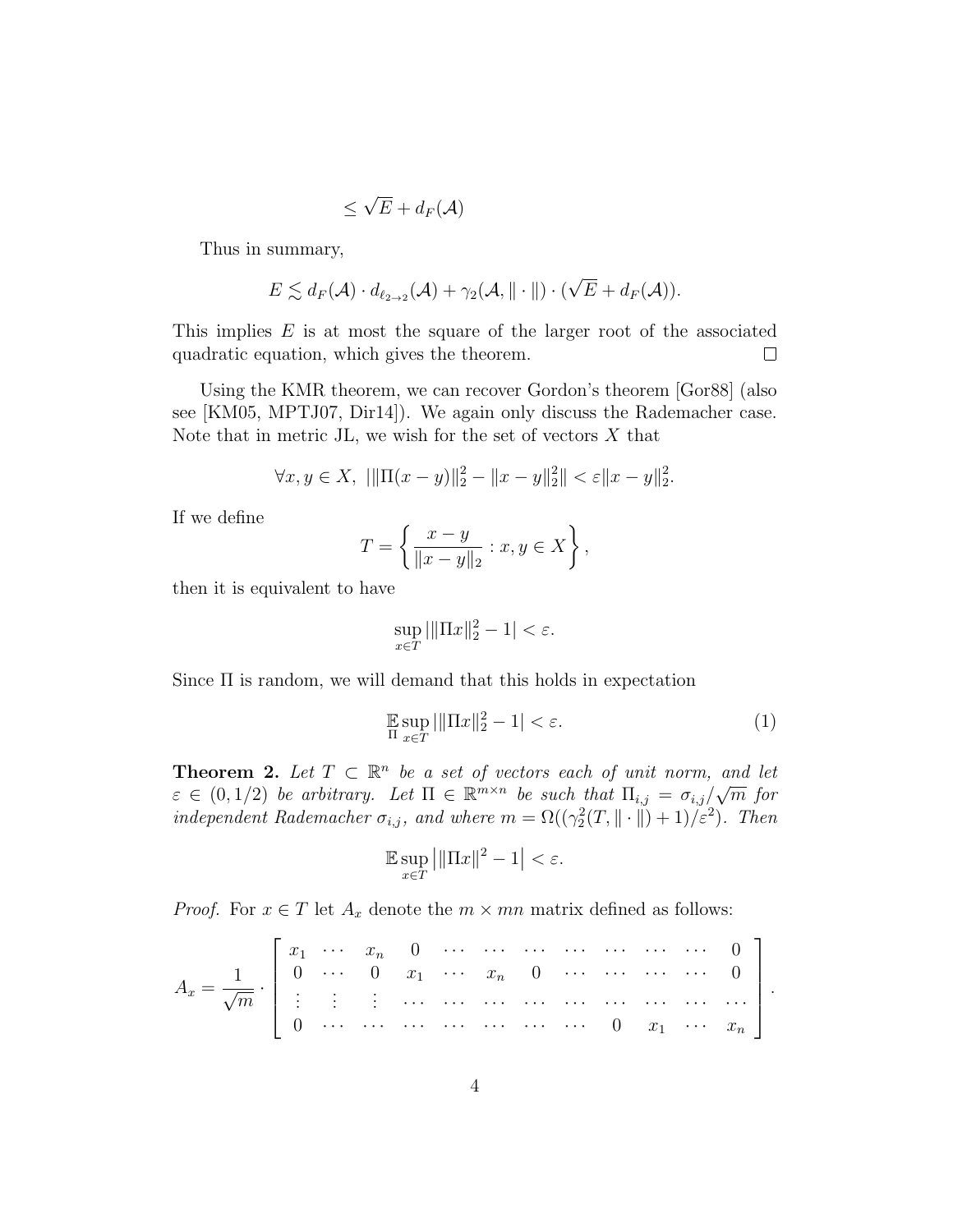Then  $\|\Pi x\|^2 = \|A_x \sigma\|^2$ , so letting  $\mathcal{A} = \{A_x : x \in T\},\$ 

$$
\mathbb{E}\sup_{x\in T} \left|\|\Pi x\|^2 - 1\right| = \mathbb{E}\sup_{A\in\mathcal{A}} \left|\|A\sigma\|^2 - \mathbb{E}\, \|A\sigma\|^2\right|.
$$

We have  $d_F(\mathcal{A}) = 1$ . Also  $A_x^* A_x$  is a block-diagonal matrix, with m blocks each equal to  $xx^*/m$ , and thus the singular values of  $A_x$  are 0 and  $||x||/\sqrt{m}$ , implying  $d_{\ell_{2\to 2}}(\mathcal{A}) = 1/\sqrt{m}$ . Similarly, since  $A_x - A_y = A_{x-y}$ , for any vectors x, y we have  $||A_x - A_y|| = ||x - y||$ , and thus  $\gamma_2(A, || \cdot ||) = \gamma_2(T, || \cdot ||)/\sqrt{m}$ . Thus by the KMR theorem we have

$$
\mathbb{E}\sup_{x\in T} \left|\|\Pi x\|^2 - 1\right| \lesssim \frac{\gamma_2^2(T, \|\cdot\|)}{m} + \frac{\gamma_2(T, \|\cdot\|)}{\sqrt{m}} + \frac{1}{\sqrt{m}},
$$

 $\Box$ 

which is at most  $\varepsilon$  for m as in the theorem statement.

Gordon's theorem was actually stated differently in [Gor88] in two ways: (1) Gordon actually only analyzed the case of Π having i.i.d. gaussian entries, and (2) the  $\gamma_2(T, \|\cdot\|)$  terms in the theorem statement were written as the gaussian mean width  $g(T) = \mathbb{E}_g \sup_{x \in T} \langle g, x \rangle$ , where  $g \in \mathbb{R}^n$  is a vector of i.i.d. standard normal random variables. For (1), the extension to arbitrary subgaussian random variables was shown first in [KM05]. Note the KMR theorem only bounds an expectation; thus if one wants to argue that the random variable in question is large with with probability at most  $\delta$ , the most obvious way is Markov, which would introduce JL a poor  $1/\delta^2$  dependence in  $m$ . One could remedy this by doing Markov on the pth moment; the tightest known p-norm bound is given in  $Dir13$ , Theorem 6.5 (see also  $[Dir14, Theorem 4.8].$ 

For (2), Gordon actually wrote his paper before  $\gamma_2$  was even defined! The definition of  $\gamma_2$  given here is due to Talagrand, who also showed that for all sets of vectors  $T \subset \mathbb{R}^n$ ,  $g(T) \simeq \gamma_2(T, \|\cdot\|)$  [Tal14] (this is known as the "Majorizing Measures" theorem). In fact the upper bound  $g(T) \lesssim \gamma_2(T, \|\cdot\|)$ was shown by Fernique [Fer75] (although  $\gamma_2$  was not defined at that point; Talagrand later recast this upper bound in terms of his newly defined  $\gamma_2$ functional).

We thus state the following corollary of the majorizing measures theorem and Theorem 2.

Corollary 1. Let  $T \subset \mathbb{R}^n$  be a set of vectors each of unit norm, and let  $\varepsilon \in (0,1/2)$  be arbitrary. Let  $\Pi \in \mathbb{R}^{m \times n}$  be such that  $\Pi_{i,j} = \sigma_{i,j}/\sqrt{m}$  for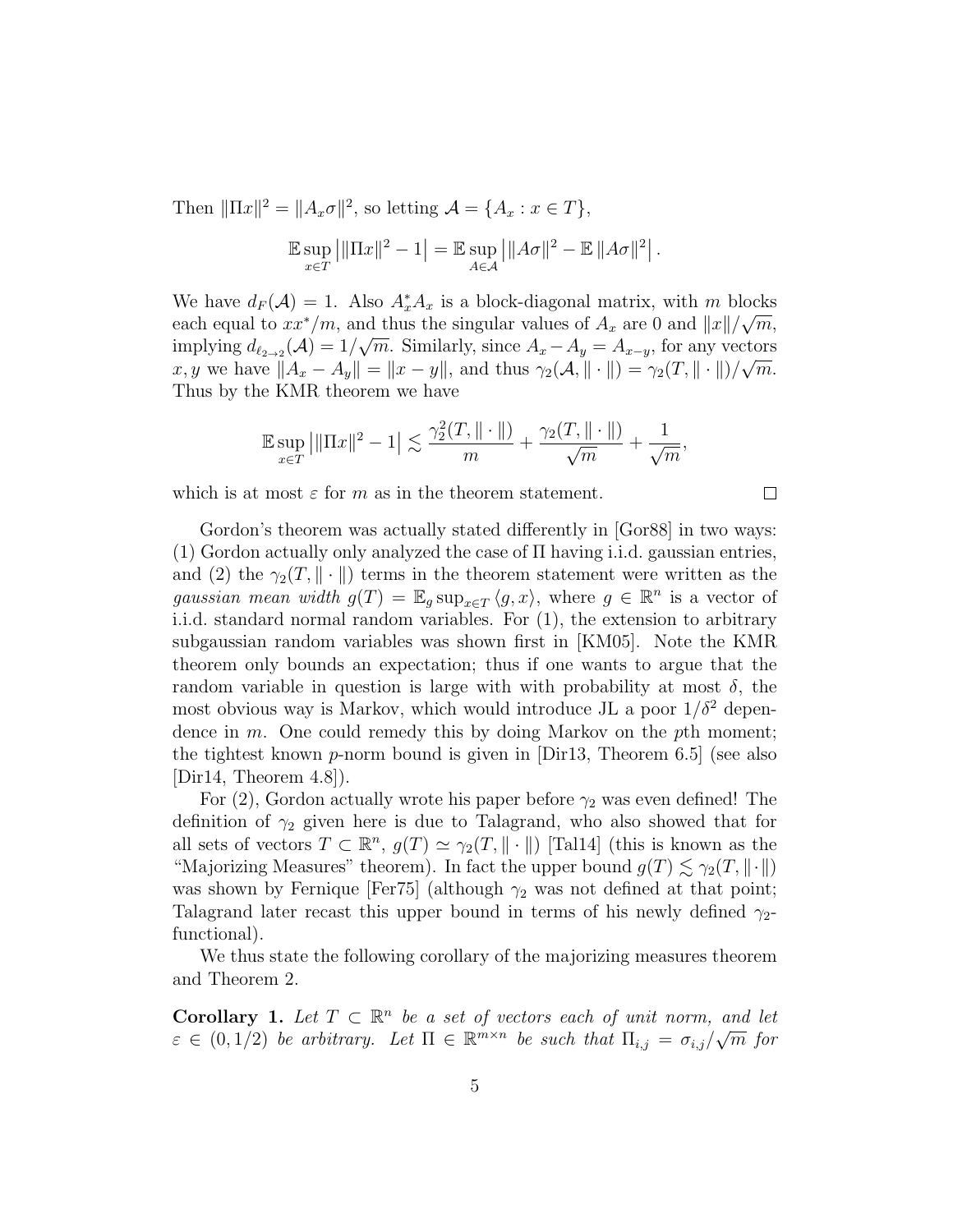independent Rademacher  $\sigma_{i,j}$ , and where  $m = \Omega((g^2(T) + 1)/\varepsilon^2)$ . Then

$$
\mathbb{E}\sup_{x\in T}\left|\|\Pi x\|^2-1\right|<\varepsilon.
$$

#### 1.1 Application 1: numerical linear algebra

Consider, for example, the least squares regression problem. Given  $A \in$  $\mathbb{R}^{n \times d}, b \in \mathbb{R}^n, n \gg d$ , the goal is to compute

$$
x^* = \underset{x \in \mathbb{R}^n}{\operatorname{argmin}} \|Ax - b\|_2. \tag{2}
$$

It is standard that

$$
x^* = (A^T A)^{-1} A^T b
$$

when A has full column rank. Unfortunately, naively computing  $A<sup>T</sup>A$  takes time  $\Theta(nd^2)$ . We would like to speed this up.

Given our lectures on dimensionality reduction, one natural question is the following: if instead we compute

$$
\tilde{x}^* = \underset{x \in \mathbb{R}^n}{argmin} \|\Pi Ax - \Pi b\|_2
$$

for some JL map  $\Pi$  with few rows m, can we argue that  $\tilde{x}^*$  is a good solution for (2)? The answer is yes.

**Theorem 3.** Suppose (1) holds for  $T$  the unit vectors in the subspace spanned by b and the columns of A. Then

$$
||A\tilde{x} - b||_2^2 \le \frac{1+\varepsilon}{1-\varepsilon} \cdot ||Ax^* - b||_2^2
$$

Proof.

$$
(1 - \varepsilon) \|A\tilde{x}^* - b\|_2^2 \le \|\Pi A\tilde{x}^* - \Pi b\|_2^2 \le \|\Pi Ax^* - \Pi b\|_2^2 \le (1 + \varepsilon) \|Ax^* - b\|_2^2.
$$

The first and third inequalities hold since  $\Pi$  preserves  $A\tilde{x}^* - b$  and  $Ax^* - b$ . The second inequality holds since  $\tilde{x}^*$  is the optimal solution to the lower dimensional regression problem.  $\Box$ 

Now we may ask ourselves: what is the number of rows  $m$  needed to preserve the vector  $T$  in Theorem 3? We apply Corollary 1. Note  $T$  is the set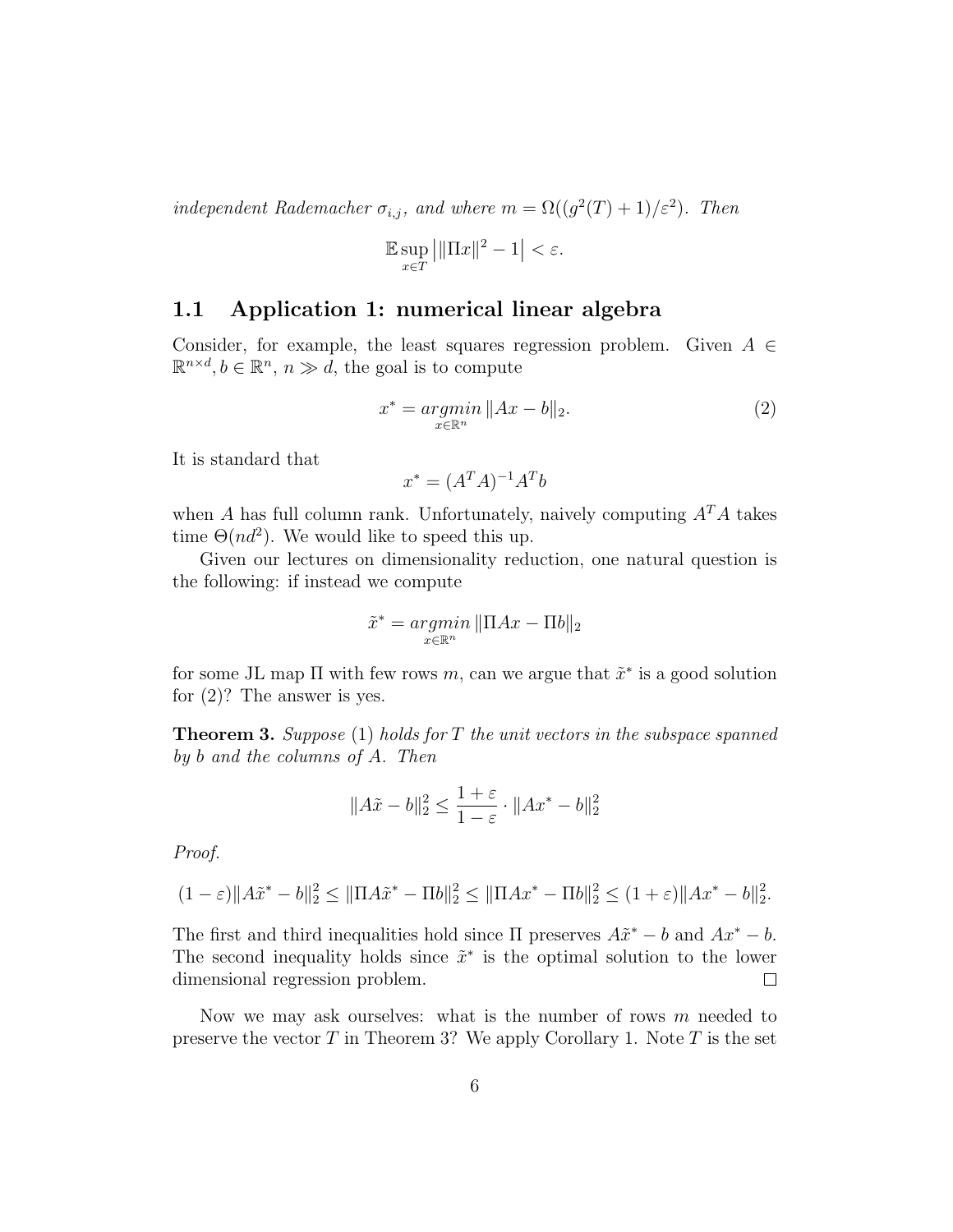of unit vectors in a subspace of dimension  $D \leq d+1$ . By rotational symmetry of the gaussian, we can assume this subspace equals  $span\{e_1, \ldots, e_D\}$ . Then

$$
\mathop{\mathbb{E}}_{g \in \mathbb{R}^D} \sup_{x \in \ell_2^D} \langle g, x \rangle = \mathop{\mathbb{E}}_{g \in \mathbb{R}^D} \|g\|_2 \le (\mathop{\mathbb{E}}_{g \in \mathbb{R}^D} \|g\|_2^2)^{1/2} = \sqrt{D}.
$$

Thus it suffices for  $\Pi$  to have  $m \gtrsim d/\varepsilon^2$  rows.

Unfortunately in the above, although solving the lower-dimensional regression problem is fast (since now  $\Pi A$  has  $O(d/\varepsilon^2)$  rows compared with the n rows of A), multiplying  $\Pi A$  using dense random  $\Pi$  is actually *slower* than solving the original regression problem  $(2)$ . This was remedied by Sarlós in [Sar06] by using a fast JL matrix as in Lecture 2; see [CNW15, Theorem 9] for the tightest analysis of this construction in this context. An alternative is to use a sparse Π. The first analysis of this approach was in [CW13]. The tightest known analyses are in [MM13, NN13, BDN15].

It is also the case that  $\Pi$  can be used more efficently to solve regression problems than simply requiring (1) for T as above. See for example [CW13, Theorem 7.7] in the full version of that paper for an iterative algorithm based on such  $\Pi$  which has running time dependence on  $\varepsilon$  equal to  $O(\log(1/\varepsilon))$ , instead of the  $poly(1/\varepsilon)$  above. For further results on applying JL to problems in this domain, see the book [Woo14].

#### 1.2 Application 2: compressed sensing

In *compressed sensing*, the goal is to (approximately) recover an (approximately) sparse signal  $x \in \mathbb{R}^n$  from a few linear measurements. We will imagine that these  $m$  linear measurements are organized as the rows of a matrix  $\Pi \in \mathbb{R}^{m \times n}$ . Let  $T^k$  be the set of all k-sparse vectors in  $\mathbb{R}^n$  of unit norm (i.e. the union of  $\binom{n}{k}$  $\binom{n}{k}$  *k*-dimensional subspaces). One always has

$$
\gamma_2(T, \|\cdot\|) \le \inf_{\{T_r\}} \sum_{r=1}^{\infty} 2^{r/2} \cdot \sup_{x \in T} d_{\ell_2}(x, T_r),
$$

i.e. the sup can be moved inside the sum to obtain an upper bound. Minimizing the right hand side amounts to finding the best nets possible for T of some bounded size  $2^{2^k}$  for each k. By doing this, which we do not discuss here, one can show that for our  $T^k$ ,  $\gamma_2(T^k, \|\cdot\|) \lesssim \sqrt{k \log(n/k)}$  so that one can obtain (1) with  $m \simeq k \log(n/k)/\varepsilon^2$ . A more direct net argument can also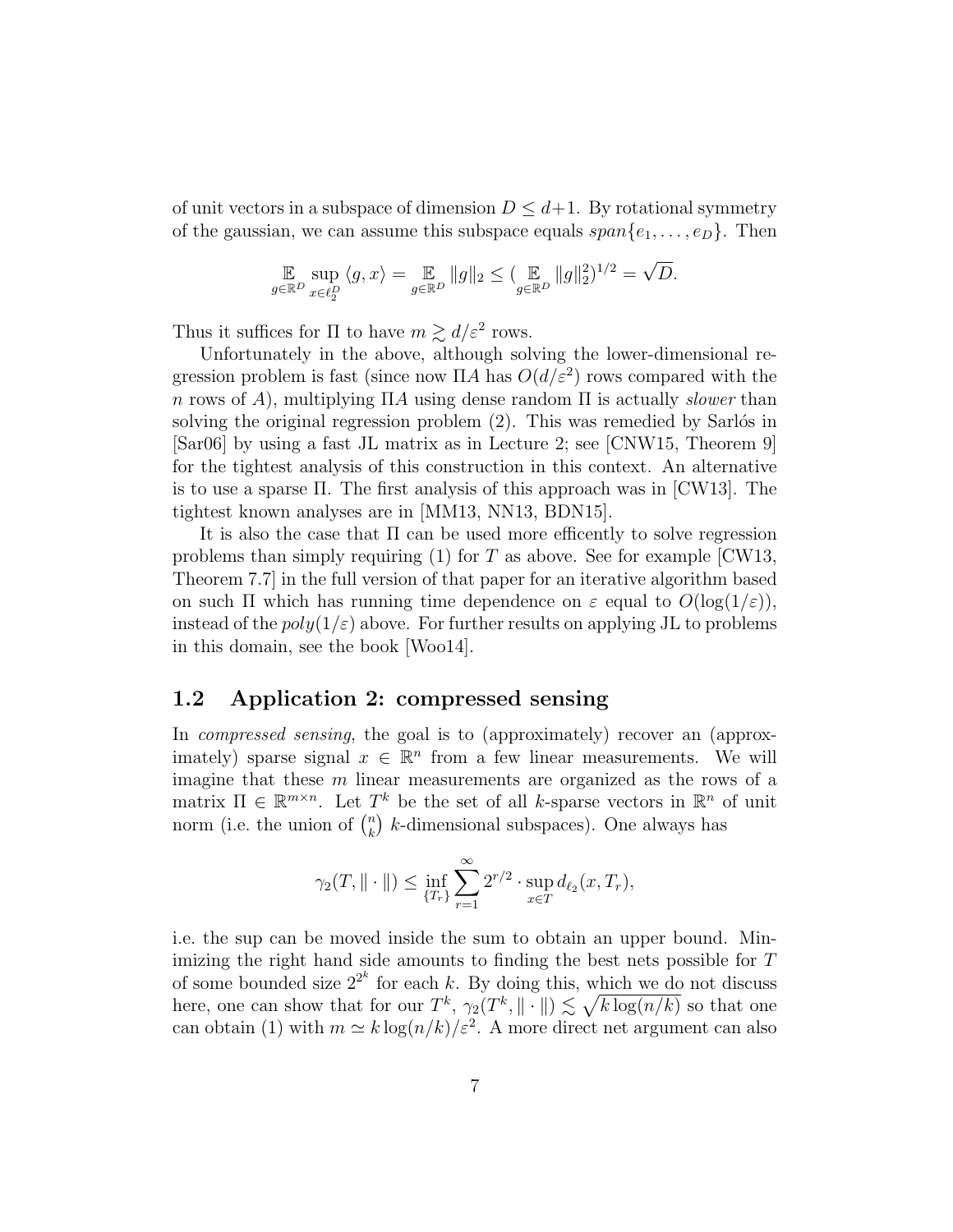yield this bound (see [BDDW08] which suffered a  $log(1/\varepsilon)$  factor, and the removal of this factor in [FR13, Theorem 9.12]).

Now, any matrix  $\Pi$  preserving this  $T^k$  with distortion  $1 + \varepsilon$  is known as having the  $(k, \varepsilon)$ -restricted isometry property *(RIP)* [CT06]. We are ready to state a theorem of [CT06, Don06]. One can find a short proof in [Can08].

**Theorem 4.** Suppose  $\Pi$  satisfies the  $(2k, \sqrt{2}-1)$ -RIP. Then given  $y = \Pi x$ , if one solves the linear program

$$
\min \|z\|_1
$$
  
s.t.  $\Pi z = y$ 

then the optimal solution  $\tilde{x}$  will satisfy

$$
||x - \tilde{x}||_2 = O(1/\sqrt{k}) \cdot \inf_{\substack{w \in \mathbb{R}^n \\ |supp(w)| \le k}} ||x - w||_1.
$$

### References

- [BDDW08] R. Baraniuk, M. Davenport, R. DeVore, and M. Wakin. A simple proof of the restricted isometry property for random matrices. Constr. Approx., 28(3):253–263, 2008.
- [BDN15] Jean Bourgain, Sjoerd Dirksen, and Jelani Nelson. Toward a unified theory of sparse dimensionality reduction in Euclidean space. Geometric and Functional Analysis (GAFA), to appear, 2015. Preliminary version in STOC 2015.
- [Can08] Emmanuel Cand`es. The restricted isometry property and its implications for compressed sensing. Comptes Rendus Mathematique, 346(9-10):589–592, 2008.
- [CNW15] Michael B. Cohen, Jelani Nelson, and David P. Woodruff. Optimal approximate matrix product in terms of stable rank. CoRR, abs/1507.02268, 2015.
- [CT06] Emmanuel J. Cand`es and Terence Tao. Near-optimal signal recovery from random projections: universal encoding strategies? IEEE Trans. Inform. Theory, 52:5406–5425, 2006.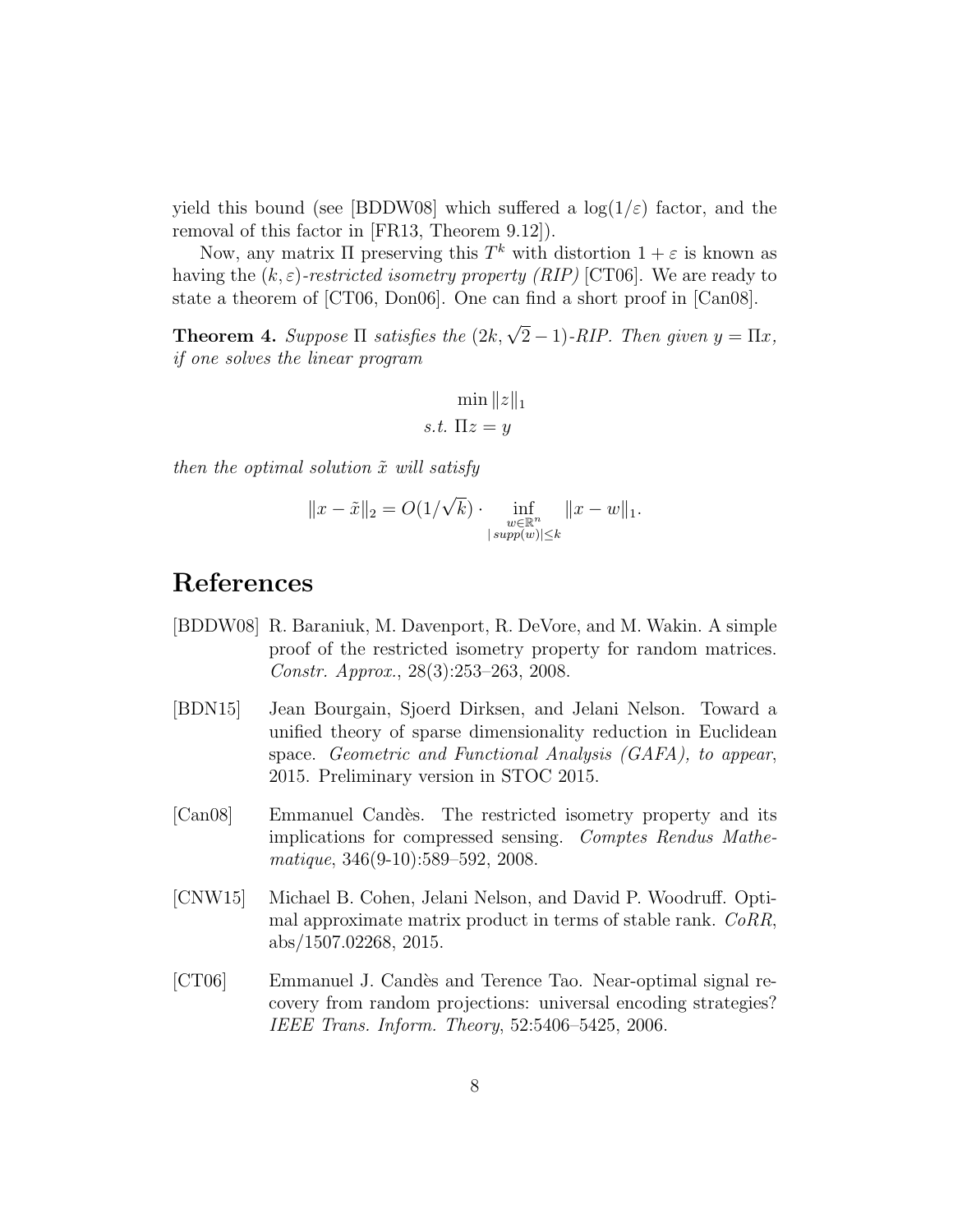- [CW13] Kenneth L. Clarkson and David P. Woodruff. Low rank approximation and regression in input sparsity time. In Proceedings of the 45th ACM Symposium on Theory of Computing (STOC), pages 81–90, 2013. Full version at http://arxiv.org/pdf/ 1207.6365v4.pdf.
- [Dir13] Sjoerd Dirksen. Tail bounds via generic chaining. CoRR, abs/1309.3522v2, 2013.
- [Dir14] Sjoerd Dirksen. Dimensionality reduction with subgaussian matrices: a unified theory.  $CoRR$ ,  $abs/1402.3973$ , 2014.
- [Don06] D. Donoho. Compressed sensing. IEEE Trans. Inform. Theory, 52(4):1289–1306, 2006.
- [Fer75] Xavier Fernique. Regularit´e des trajectoires des fonctions al´eatoires gaussiennes. Lecture Notes in Math., 480:1–96, 1975.
- [FR13] Simon Foucart and Holger Rauhut. A Mathematical Introduction to Compressive Sensing. Birkhaüser, Boston, 2013.
- [Gor88] Yehoram Gordon. On Milman's inequality and random subspaces which escape through a mesh in  $\mathbb{R}^n$ . Geometric Aspects of Functional Analysis, pages 84–106, 1988.
- [KM05] Bo'az Klartag and Shahar Mendelson. Empirical processes and random projections. J. Funct. Anal., 225(1):229–245, 2005.
- [KMR14] Felix Krahmer, Shahar Mendelson, and Holger Rauhut. Suprema of chaos processes and the restricted isometry property. Comm. Pure Appl. Math., 67(11):1877–1904, 2014.
- [MM13] Xiangrui Meng and Michael W. Mahoney. Low-distortion subspace embeddings in input-sparsity time and applications to robust linear regression. In Proceedings of the 45th ACM Symposium on Theory of Computing (STOC), pages 91–100, 2013.
- [MPTJ07] Shahar Mendelson, Alain Pajor, and Nicole Tomczak-Jaegermann. Reconstruction and subgaussian operators in asymptotic geometric analysis. Geometric and Functional Analysis, 17:1248–1282, 2007.